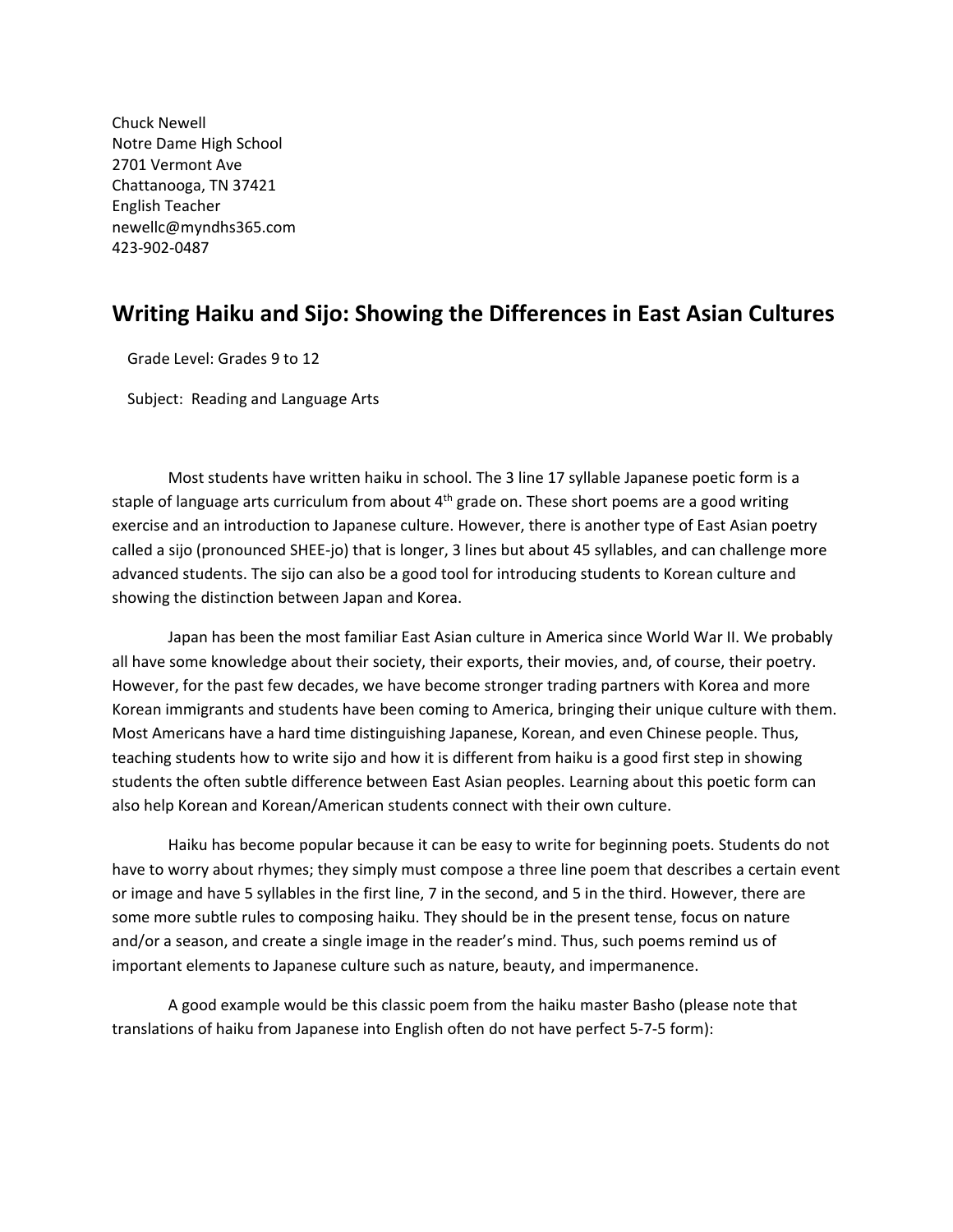## *Coolness of the melons flecked with mud in the morning dew.*

This poem creates a single image of nature in the mind of the reader, a good example of how to write haiku. This poem and others can be found on the *Poem Hunter* website:

#### http://www.poemhunter.com/matsuo‐basho/

There are also many books and websites that have great classic and modern examples of haiku and instructions on how to write them.

The case is not the same for sijo. This poetic form has been around for at least 600 years, but not much is known about it in America. Sijo is often about nature, though it does not have to be. Like haiku, it has a 3 line structure, but its form is more complicated and thus the meaning more complex. The entire poem should have around 45 syllables (its syllable count is not as strict as haiku) and thus each line should have about 15 syllables. In addition, each line has a certain function. The first line introduces the theme, the second line develops or expands on the theme, and the third line begins with an ironic twist or surprise then the last part of the line concludes the poem. This irony or surprise at the end of the poem is really what separates the sijo from the haiku.

Here is an example of a  $20<sup>th</sup>$  century sijo from the Korean poet Yi Ho-u:

*Rain*

*I hear the rain beating, breathlessly on the banana leaves.*

*All plants begin to sprout, craving nature's grace.*

*Worried about his farmwork, an old man opens his door and listens.*

This poem clearly has a nature based theme like a haiku, but with more syllables and the inclusion of irony it adds more depth to the original image. Also, most classic sijo have a pause in the middle of each line, this adds to the musical quality in the original Korean since the poems were first written be sung. The Sejong Cultural Society has a great website that explains the sijo in more depth and gives many classic and modern examples of the poems:

http://www.sejongculturalsociety.org/writing/current/resources/sijo\_guide.php

**Activity:** To show the difference between these two poetic forms, have students write a haiku about an image or an incident. Then, have them write a sijo about the same. They will have to add more detail and complexity to the second poem.